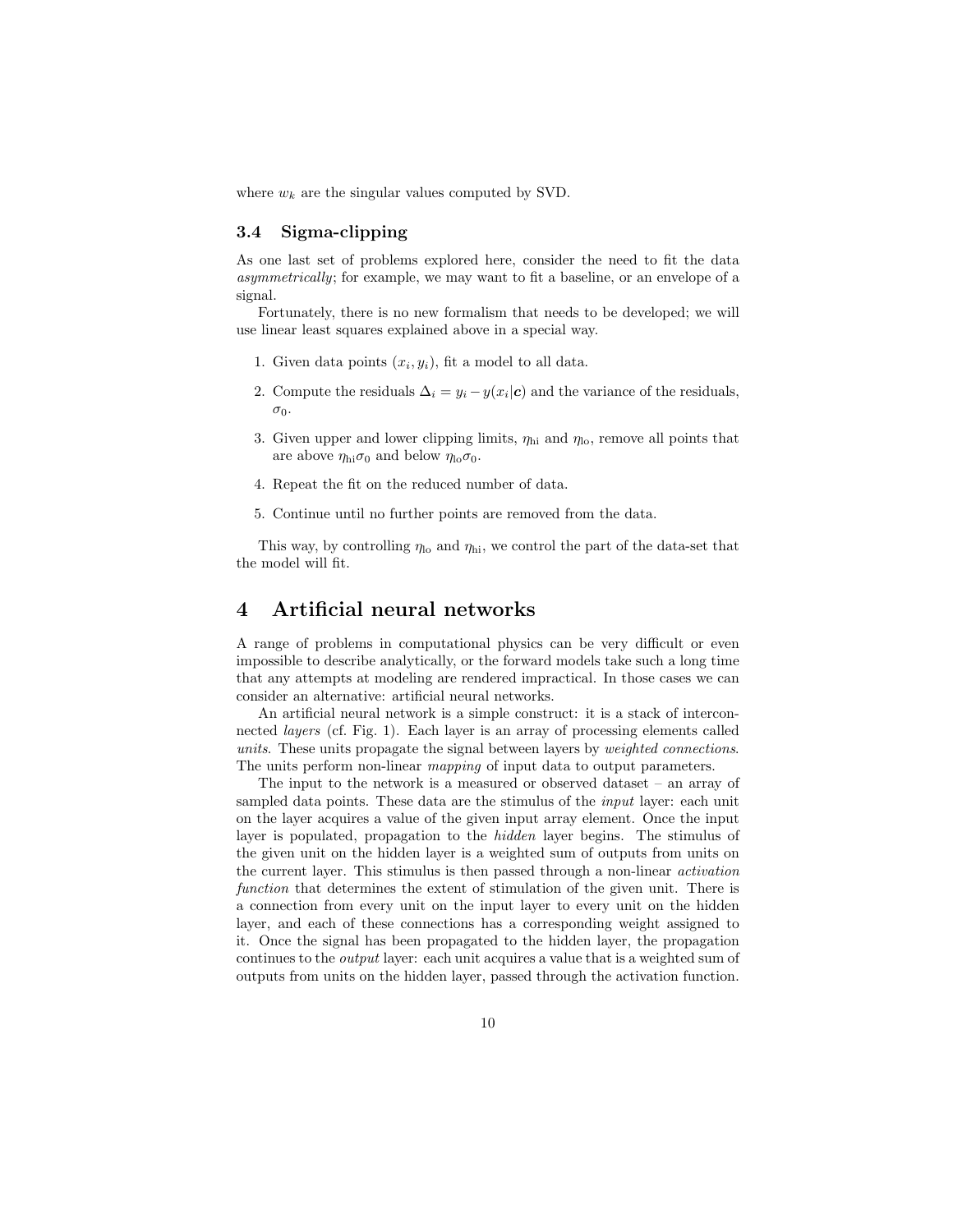Figure 1: ADD FIGURE! The topology of a three-layer Artificial Neural Network (ANN). Processing units (nodes) on the input layer are populated with input observations. A weighted sum of values on the input layer,  $y_j = \sum_k w_{jk}^H i_k$ , stimulates each unit,  $j = 1...l$ , on the hidden layer. The amount of stimulus is determined by the non-linear activation function  $A_f^H$ , such as a sigmoid function,  $A_f^H(y_j) = 1/[1 + \exp(-(y_j - \mu)/\tau)]$ , with parameters  $\mu$  and  $\tau$  chosen in such a way that  $A_f^H$  is mapped onto the  $[-1, 1]$  interval. Processing units on the hidden layer are then populated with  $h_j = A_f^H(y_j)$ . An analogous propagation takes place between the hidden layer and the output layer, using the same type of the activation function. The output layer of a trained network then contains the network's best guess at descriptive parameters of the data that have populated the input layer. The ANN is thus a non-linear mapping from observations to the physical parameters of the observed system.

The network thus maps its input to its output by propagating the stimulus via weighted connections that are passed through activation functions. Given the layer-to-layer connection weights, the propagation is basically a matter of summation and multiplication. The power comes from the ability of networks to provide non-linear mapping between their input and their output by using non-linear activation functions. The most commonly used activation functions are sigmoid curves, i.e. functions of the type  $f(x) = 1/[1 + \exp(-(x - \mu)/\tau)].$ 

The goal of ANNs is to have output layer values that have some representative significance of the input array. Since the output values depend on the connection weights, the task is to determine these weights. This is where back-propagation comes into play. Assume we have a sample of several thousand exemplars (input arrays for which we know the corresponding parameters) – obtained, for example, by computing theoretical models, or by using real data with reliable model solutions. For each exemplar we perform forward-propagation and compare the results output by the network with the true ones. We then modify the weights so that the discrepancy between the results is reduced for the whole sample. This iterative procedure is called the training or machine learning phase. It is the only computation-intensive block and it is performed only once. Once the weights are determined and the network reliably reproduces the expected results, the network is ready to recognize input never seen before. Hundreds of thousands of inputs can subsequently be processed in a matter of seconds on a single CPU.

The network described here, a basic three-layer back-propagating network (BPN), is remarkably robust for a diversity of non-linear problems. Different network topologies, such as multiple hidden layers, as well as more complicated connection strategies, advanced training approaches and other variations in general do not bring significant improvements to the basic model. For a thorough discussion on neural networks please refer to authoritative books such as Freeman & Skapura (1991).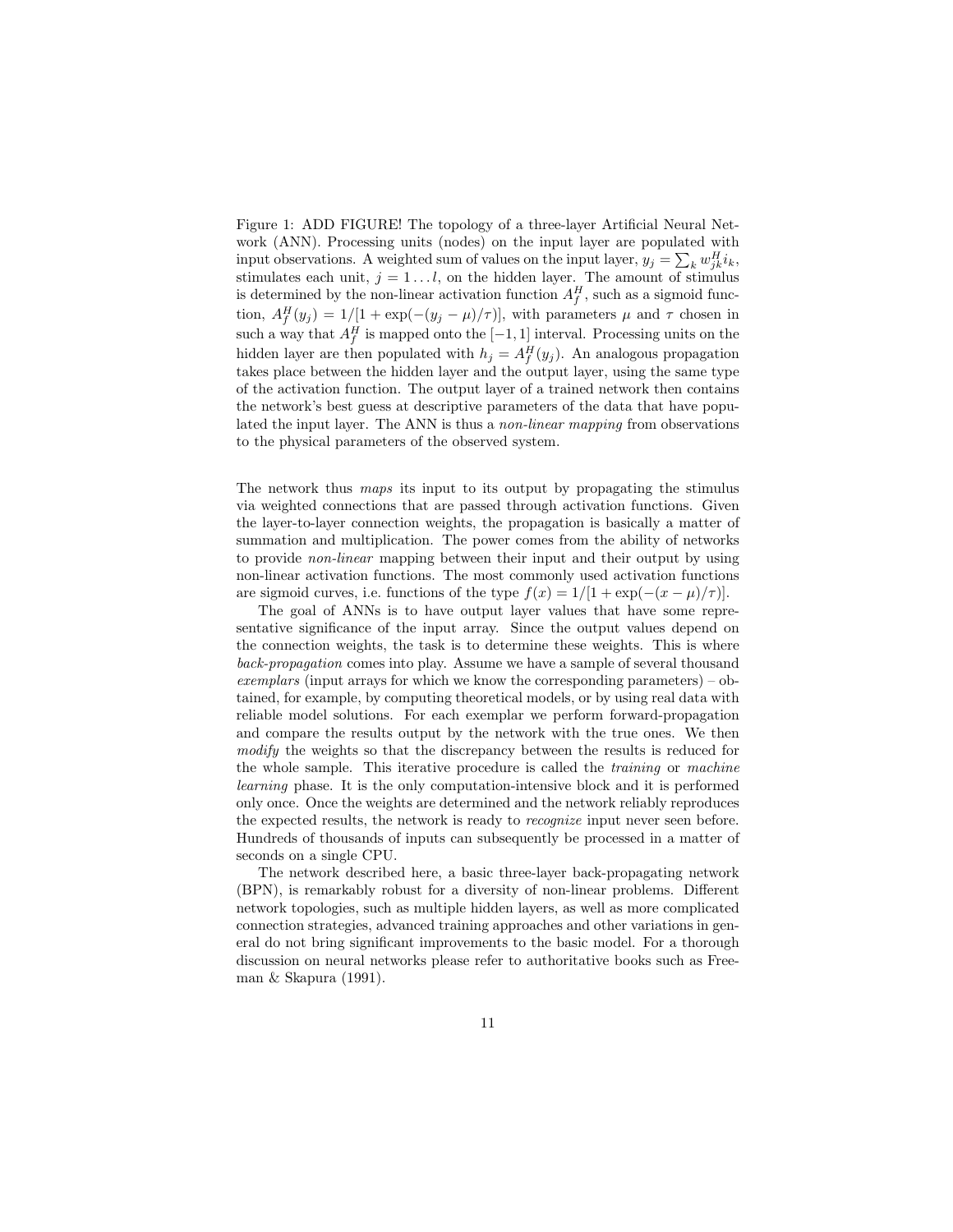## 4.1 Back-propagation

Back-propagation, as stated above, is the modification of weights to minimize the residuals between exemplar outputs and network-produced outputs on the output layer. As the mapping from input to output layer is multi-dimensional and non-linear, we resort to steepest descent.

The net input to the  $j$ -th unit on the hidden layer is:

$$
\xi_{pj}^h = \sum_k w_{jk}^h i_k.
$$

That net input is "activated" by the activation function  $A_h(\xi_{pj}^h)$ . Similarly for the output layer:

$$
\xi_{pi}^o = \sum_j w_{ij} h_j,
$$

activated by  $A_o(\xi_{pi}^o)$ . We want to minimize:

$$
E_p = \frac{1}{2} \sum_p \delta_{pi}^2, \quad \text{where } \delta_{pi} = y_{pi} - o_{pi}.
$$

To do that, we compute the (negative) gradient of  $E_p$ :

$$
-\frac{\partial E_p}{\partial w_{ij}} = -\delta_{pi} \frac{\partial A_o(\xi_{pi}^o)}{\partial \xi_{pi}^o} \frac{\partial \xi_{pi}^o}{\partial w_{ij}^o}.
$$
(45)

Given the functional form of  $A_o(\xi_{pi}^o)$ , the first derivative is simple to calculate; two common examples are linear and sigmoid:

$$
A_o(\xi_{pi}^o) = \xi_{pi}^o, \quad \frac{\partial A_o(\xi_{pi}^o)}{\partial \xi_{pi}^o} = 1;
$$

$$
A_o(\xi_{pi}^o) = \left(1 + e^{-\xi_{pi}^o}\right)^{-1}, \quad \frac{\partial A_o(\xi_{pi}^o)}{\partial \xi_{pi}^o} = \xi_{pi}^o(1 - \xi_{pi}^o) \equiv o_{pi}(1 - o_{pi}).
$$

The second derivative is also simple to calculate:

$$
\frac{\partial \xi_{pi}^o}{\partial w_{ij}^o} = \frac{\partial}{\partial w_{ij}^o} \sum_j w_{ij} h_j = h_j.
$$

Thus,

$$
-\frac{\partial E_p}{\partial w_{ij}} = -\delta_{pi} A'_o(\xi_{pi}^o) h_j \equiv \delta_{pi}^o h_j.
$$

Here we introduced  $\delta_{pi}^o \equiv \delta_{pi} A'_o(\xi_{pi}^o)$ . Then we correct the weights by taking a step along the gradient:

$$
w_{ij}^o \mapsto w_{ij}^o + \eta \delta_{pi}^o h_j. \tag{46}
$$

We do the exact same procedure for adjusting weights from the input layer to the hidden layer.

To train the neural network, we thus: